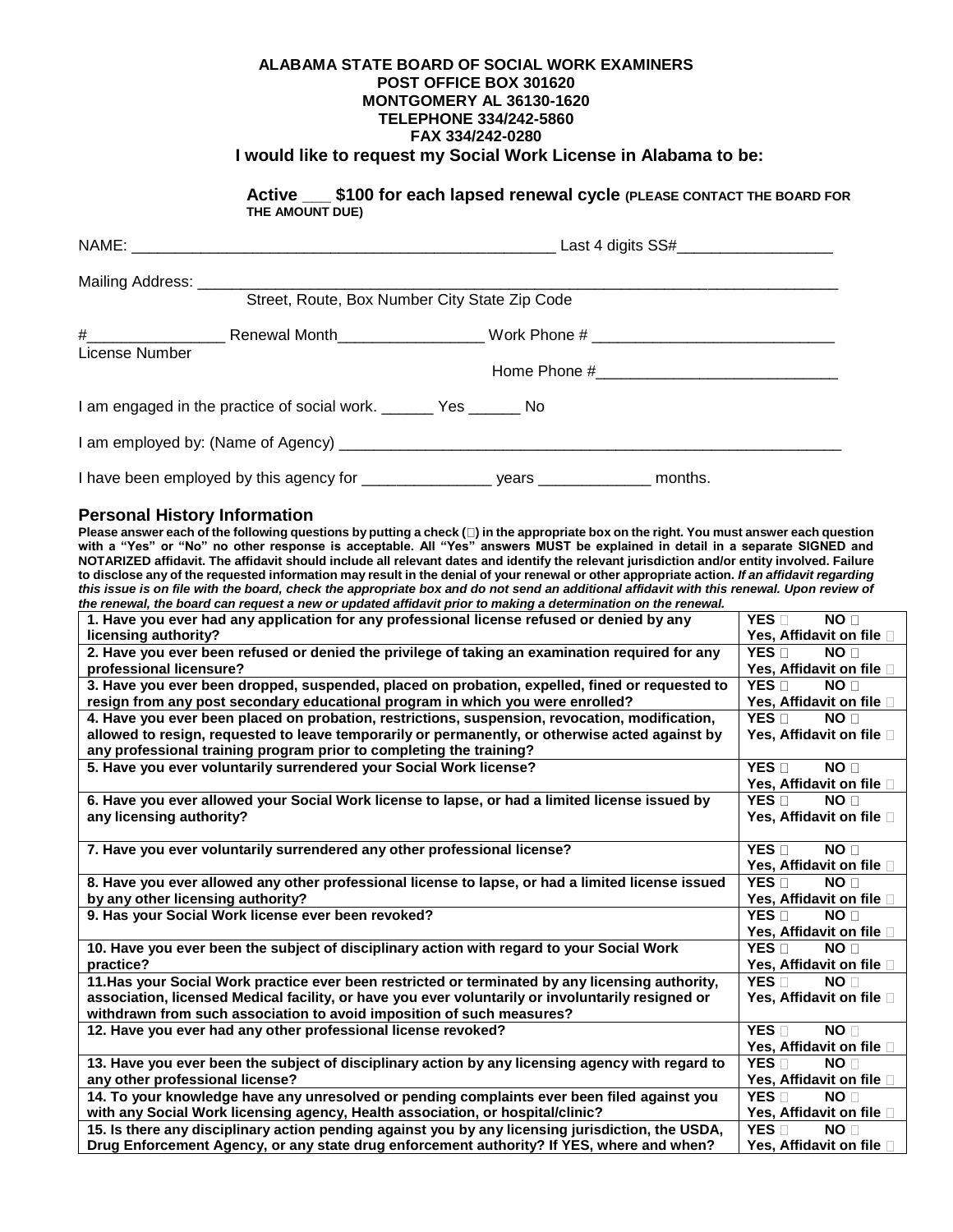| 16. Have you ever been charged with or convicted (including a nolo contendere plea or guilty<br>plea) of a felony (or criminal offense) in any state or in federal court (other than minor traffic<br>violations) whether or not sentence was imposed or suspended? If YES, in addition to the |                                                                    |
|------------------------------------------------------------------------------------------------------------------------------------------------------------------------------------------------------------------------------------------------------------------------------------------------|--------------------------------------------------------------------|
| affidavit, attach a certified copy of the court records regarding your conviction, the nature of the<br>offense date of discharge, if applicable, as well as a statement from the probation or parole<br>officer.                                                                              | YES <b>□</b><br>NO <sub>1</sub><br>Yes, Affidavit on file □        |
| 17. Have you ever been pardoned from a felony (or criminal) conviction?                                                                                                                                                                                                                        | YES <sub>[1</sub> ]<br>NO <sub>1</sub><br>Yes, Affidavit on file □ |
| 18. Have you ever had a record expunged from a felony (or criminal) conviction?                                                                                                                                                                                                                | $YES \Box$<br>NO <sub>1</sub><br>Yes, Affidavit on file □          |
| 19. Have you ever been charged with or convicted (including a nolo contendere plea or guilty                                                                                                                                                                                                   | YES <b>n</b><br>NO <sub>1</sub>                                    |
| plea) of child/adult abuse whether or not sentence was imposed or suspended?                                                                                                                                                                                                                   | Yes, Affidavit on file                                             |
| 20. Have you ever been charged with or convicted (including a nolo contendere plea or guilty<br>plea) of a violation of any federal or state drug law(s) or rule(s) whether or not sentence was<br>imposed or suspended?                                                                       | YES <sub>[1</sub> ]<br>NO <sub>1</sub><br>Yes, Affidavit on file □ |
| 21. Have you ever been named as a defendant to a civil suit related to your profession (i.e.<br>malpractice)?                                                                                                                                                                                  | $YES \nightharpoonup$<br>NO <sub>1</sub><br>Yes, Affidavit on file |
| 22. Have you ever been court-martialed or discharged other than honorably from the armed<br>service?                                                                                                                                                                                           | YES <sub>T</sub><br>NO <sub>1</sub><br>Yes, Affidavit on file □    |
| 23. Have you ever been terminated from a position with a city, county, state or federal position?                                                                                                                                                                                              | $YES \Box$<br>NO <sub>1</sub><br>Yes, Affidavit on file □          |
| 24. Have you ever been asked or chosen to resign in order to avoid termination?                                                                                                                                                                                                                | $YES \Box$<br>NO <sub>1</sub><br>Yes, Affidavit on file □          |
| 25. Since becoming a licensed social worker, have you ever been out of compliance with the<br><b>Code of Ethics?</b>                                                                                                                                                                           | $YES \Box$<br>NO <sub>1</sub><br>Yes, Affidavit on file <b>□</b>   |
|                                                                                                                                                                                                                                                                                                |                                                                    |

## **Certifying Statement**

"By virtue of filing this renewal, I do solemnly swear or affirm that I am of good moral character, that I have personally completed this form, that the information given in this renewal is true, correct, and complete to the best of my knowledge. I hereby authorize the Alabama State Board of Social Work Examiners to verify any and all information contained in this renewal, including information maintained in applicable data banks. I authorize the Alabama State Board of Social Work Examiners to review state files pertaining to my licensure/certification and practice, and all law enforcement records, administrative records, motor vehicle records, and court documents to confirm the accuracy and completeness of the information provided herein. This renewal and signature shall act as authorization of entities in possession of applicable information to release such information to the licensing authority. I certify that no convictions or felonies have been filed against me since my original application for licensure nor have I been disciplined by another license agency. **I have my social work license on display as required by law."** 

 $\_$  , and the set of the set of the set of the set of the set of the set of the set of the set of the set of the set of the set of the set of the set of the set of the set of the set of the set of the set of the set of th Signature of Applicant (Do not print) Date

\_\_\_\_\_\_\_\_\_\_\_\_\_\_\_\_\_\_\_\_\_\_\_\_\_\_\_\_\_\_\_\_\_\_\_\_\_ Printed Name of Applicant

Send signed renewal to: **ALABAMA STATE BOARD OF SOCIAL WORK EXAMINERS PO BOX 301620 MONTGOMERY, AL 36130-1620** 

APPLICATION FOR RENEWAL MUST BE MADE WITHIN 60 DAYS AFTER THE EXPIRATION DATE OF THE LICENSE AND MUST BE ACCOMPANIED BY A CASHIER'S CHECK OR MONEY ORDER OR BUSINESS CHECK MADE PAYABLE TO: THE ALABAMA STATE BOARD OF SOCIAL WORK EXAMINERS. **PERSONAL CHECKS ARE NOT ACCEPTED!**